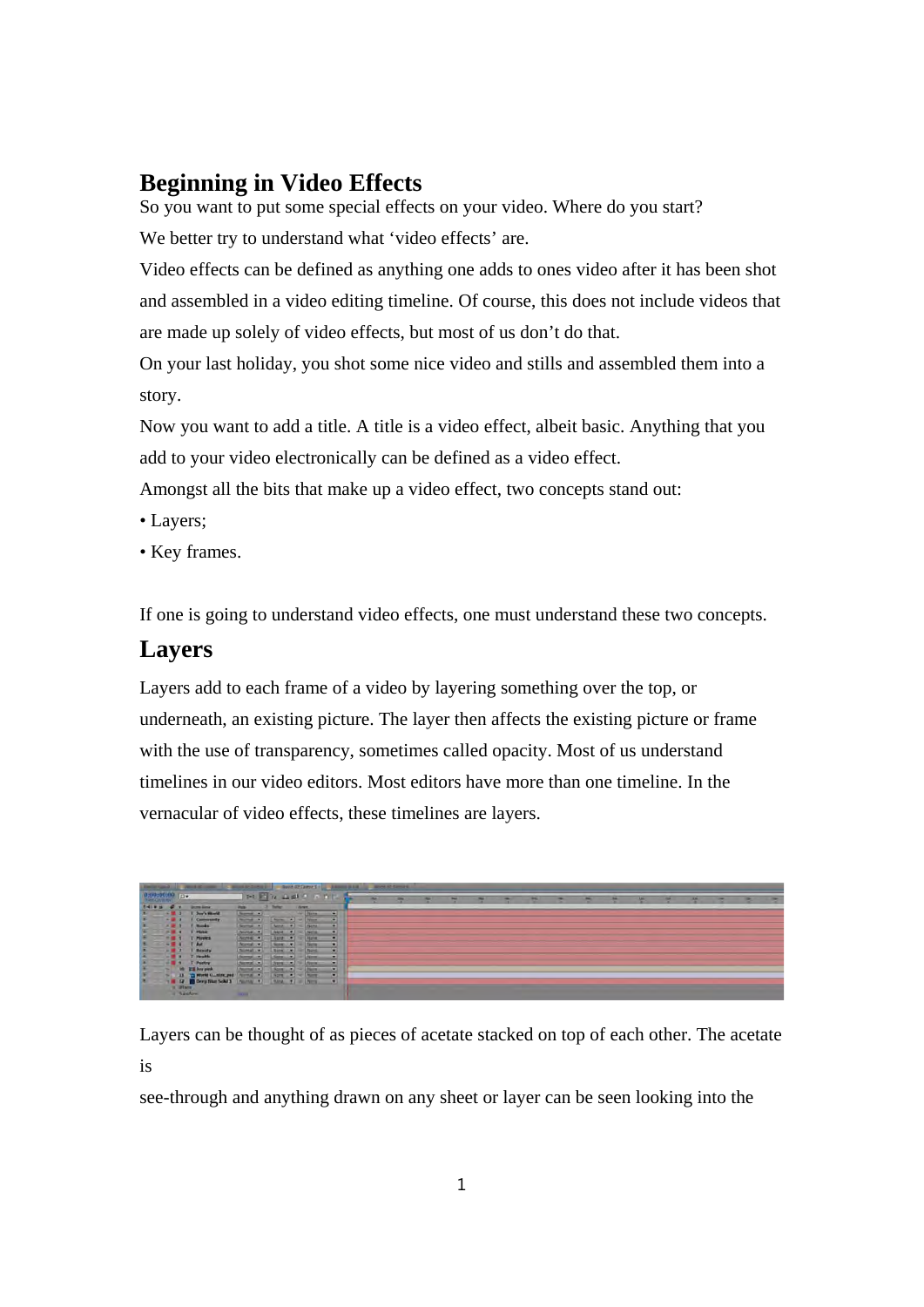stack from the top. In electronic form, these layers can be moved independently from each other, in three dimensions, over time.

# **Keyframes**

The second concept changes video over time. A keyframe is the point in time where a video effect starts, changes or finishes.



### **Path to Video Effects**

Video effects begin in one's existing video editor. When it's capabilities have been exhausted, it is time to think about getting a more sophisticated video editor (Sony Vegas Pro is a very good middle ground between editing and effects), or to go to a specialised video effects program.

### **Video Effects Programs**

Once these concepts are understood, it is time to jump into a video effects program and learn how to make the effects work.

The main programs for creating video effects are:

- Adobe After Effects for Windows and Mac (I personally use After Effects, but probably don't use more that 1% of its capability);
- Apple Motion for Mac.

There are professionals who live their whole life inside these two programs and many of the ads you see on TV are created using them. There are also higher end programs such as Maya and Autodesk, but they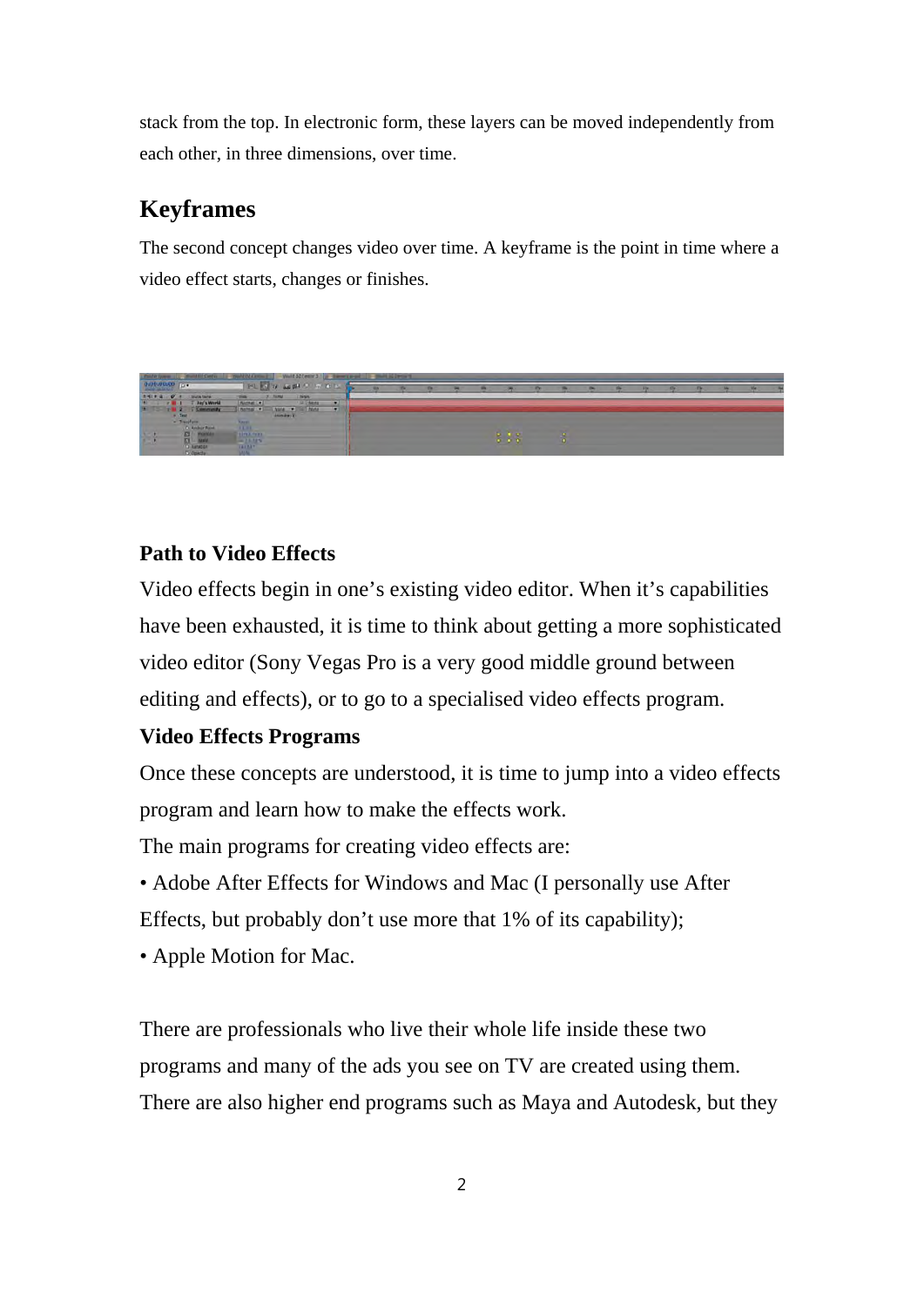are very specialised and beyond the reach of most of us.

Sony Vegas Pro has a good suite of video effects built in, Premiere Pro and AVID have some video effects capability built in and most of the beginner video editing programs have some bottled video available. Video effects can be created from scratch by using layers containing different pictures or words, and keyframes to move them about the video screen.

Instead of creating effects from scratch, there is a whole industry making "plug-ins". Plug-ins are available for almost any effect that can be dreamed up. Lower end NLEs generally have fixed plug-ins to create a limited array of effects.

### **What Can We Do?**

The effects that club members' videos contain seem to be:

- Titles:
- Moving lines on a map;
- *Explosions.*

Two other effects that are talked about are "day for night" and colour correction.

Simple titles can be done easily in most video editors. More complex titles, such as 3D moving titles generally required a dedicated effects program.

Similarly, moving lines on a map can be created in a video editor, but they are generally limited. More sophisticated lines can be easily and quickly be created in main stream video effects programs.

Explosions can be purchased as plug-ins, or can be created from scratch in a video effects program.